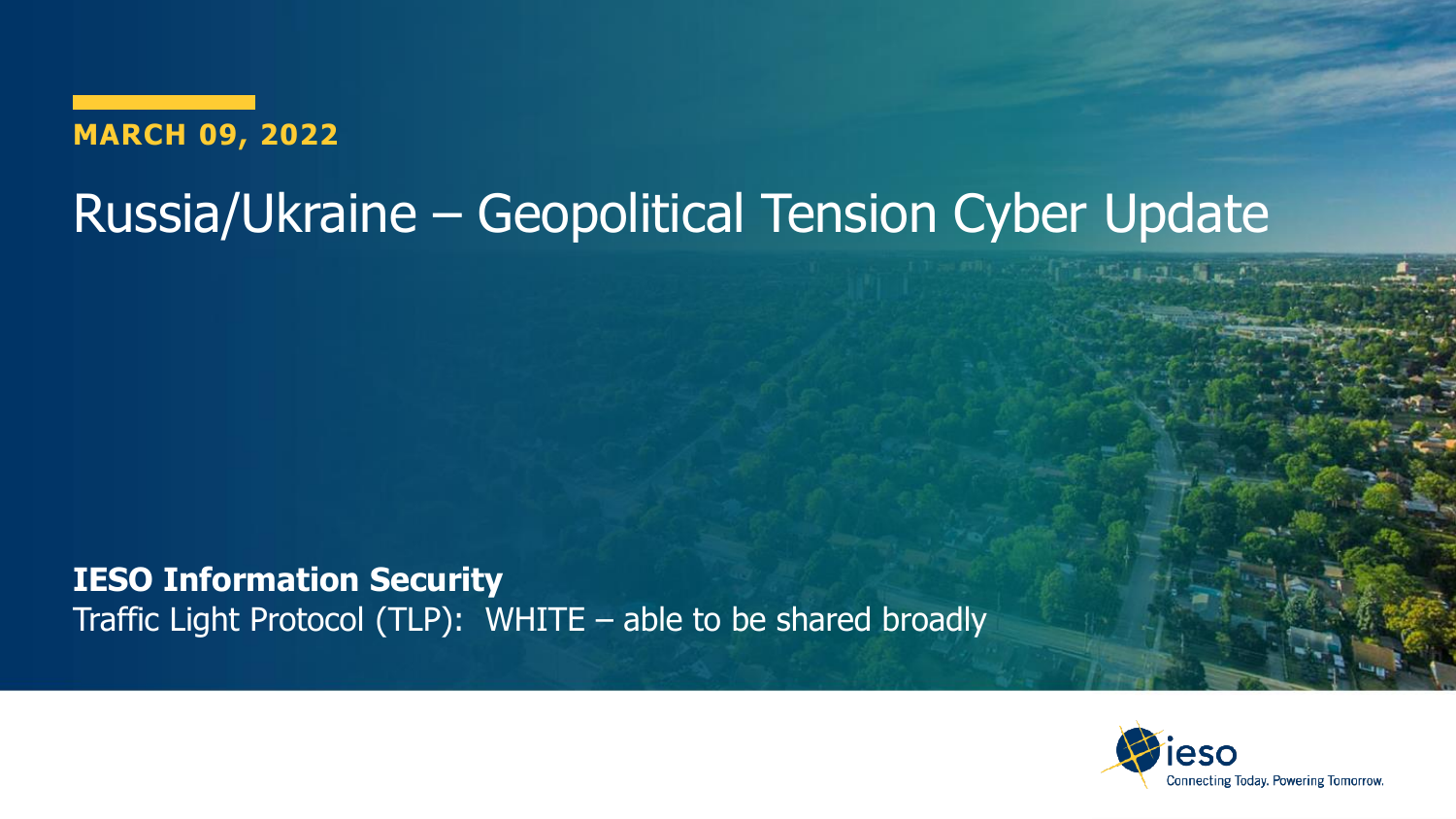# Threat Landscape: Russia/Ukraine

- The geopolitical tension continues to escalate between Russia and Ukraine in both military and cyber warfare domains
- There are no known direct threats observed towards the Ontario electricity sector at this time
- Multiple attacks reported against Ukrainian IT systems, but not in their electricity sector
- Russia has shown prior capability to execute destructive cyber attacks against critical infrastructure

#### What we are seeing in the sector:

• Increased amount of perimeter probing & scanning attributed to Russia or Russian-backed threat actors

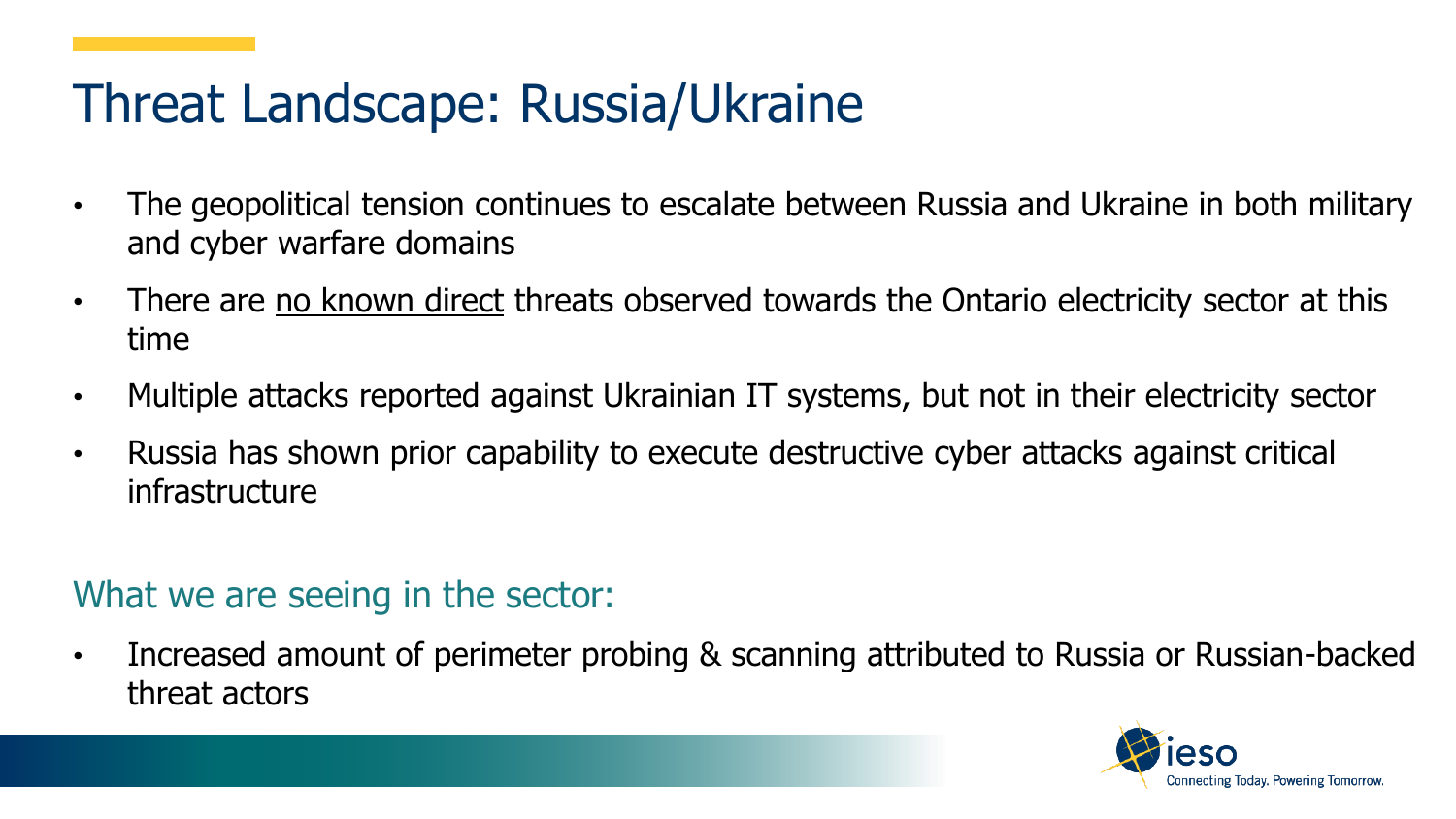# Guidance: Russia/Ukraine

- Test backup sets, disaster recovery, and business continuity plans
- Inventory and monitor VPN and business to business connections, establish criteria for disconnection if malicious activities are detected
- Assess supply chain vendors to identify and mitigate direct and spill over risks from this geopolitical tension
- Review, update, and practice, incident/crisis response plans
- Ensure strong cyber controls are in place and adopt cyber security guidance provided by reputable authorities:
	- o CCCS (Canadian Center for Cyber Security), CISA (Cyber Security & Critical Infrastructure Security Agency), E-ISAC, Technology & Cyber Security Vendors